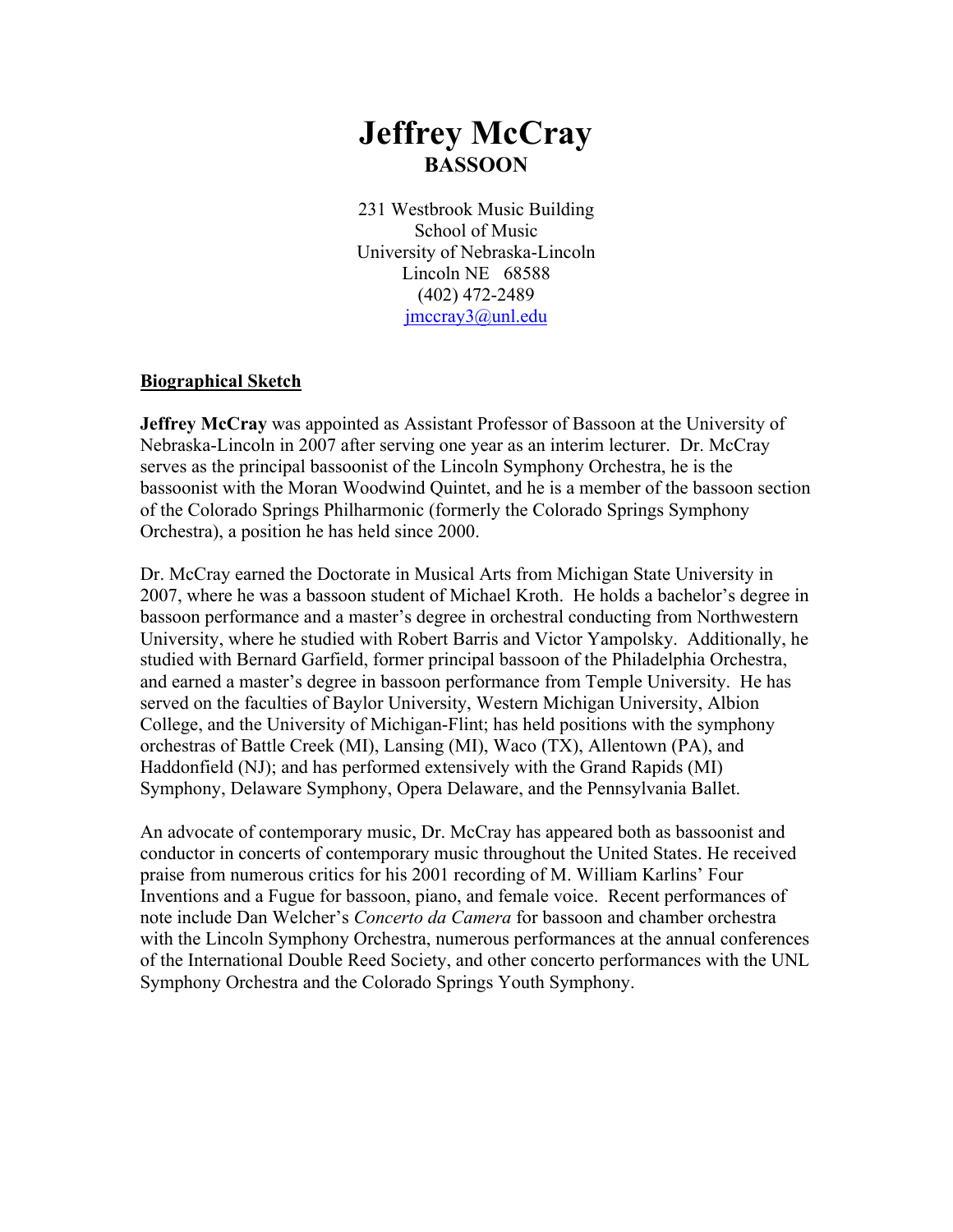## **Education**

#### **Institutions Attended:**

| Michigan State University, DMA in bassoon performance       | 2003-2007 |
|-------------------------------------------------------------|-----------|
| GPA: $4.0$                                                  |           |
| Northwestern University, MMus in Orchestral Conducting      | 1999-2001 |
| GPA: 3.88                                                   |           |
| <b>Temple University, MMus in Bassoon Performance</b>       | 1996-1998 |
| GPA: 3.89                                                   |           |
| <b>Northwestern University, BMus in Bassoon Performance</b> | 1992-1996 |
| graduated with academic distinction and performance honors  |           |
| GPA: 3.90                                                   |           |
|                                                             |           |

#### **Principal Bassoon Instructors:**

| <b>Michael Kroth, Michigan State University</b>                              | 2003-2006 |
|------------------------------------------------------------------------------|-----------|
| <b>Bernard Garfield, Philadelphia Orchestra (retired), Temple University</b> | 1996-1998 |
| <b>Robert Barris, Northwestern University</b>                                | 1992-1996 |

#### **Masterclasses Attended:**

| <b>Arthur Weisburg, Indiana University</b>                     | March 2000    |
|----------------------------------------------------------------|---------------|
| <b>Zeev Dormann</b> , principal bassoon, Israel Philharmonic   | April 1996    |
| Nancy Goeres, principal bassoon, Pittsburgh Symphony Orchestra | November 1993 |

## **Continuing Education:**

"Using Blackboard™ for Music Instruction," A half day in-service, University of Nebraska-Lincoln School of Music, August 2006.

"Bach's St. John Passion and Baroque Performance Practices." Summer workshop, Westminster Choir College, June 1998.

Colorado College Summer Conservatory and Chamber Music Festival: 1993, 1994, 1995, 1996, 1998.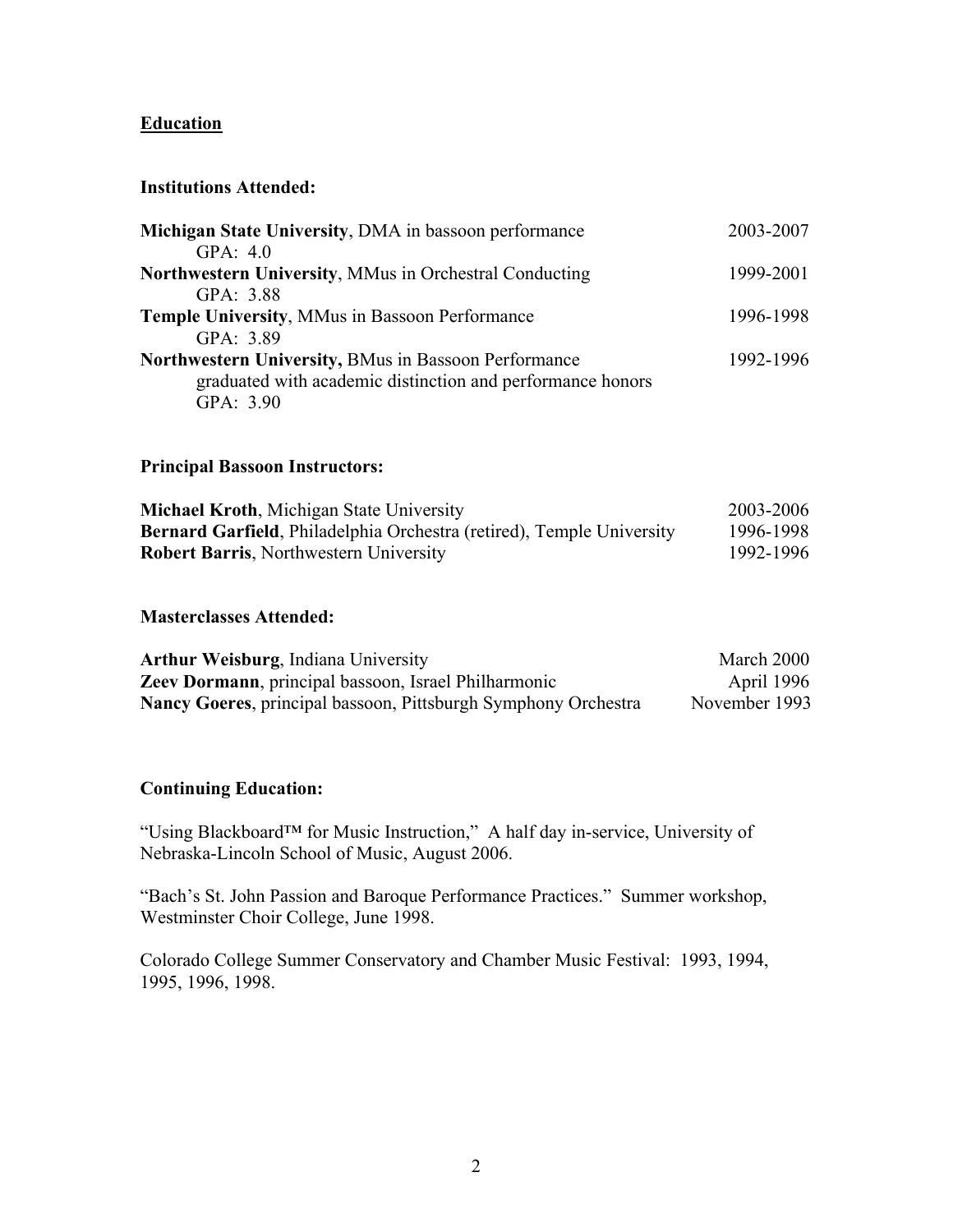## **Teaching Experience**

## **College/University Faculty Positions:**

| University of Nebraska-Lincoln, Assistant Professor of Bassoon                  | 2007-present |
|---------------------------------------------------------------------------------|--------------|
| Teaching responsibilities include applied bassoon to music performance, music   |              |
| education, and non-music majors at undergraduate, masters, and doctoral levels; |              |
| woodwind methods; freshman-level music theory and ear training; a graduate-     |              |
| level course in symphonic literature; bassoon literature and pedagogy; chamber  |              |
| music; and performing with the Moran Woodwind Quintet. Additional               |              |
| responsibilities include co-hosting the annual UNL Double-Reed Day, a major     |              |
| recruiting event for the double-reed studios; conducting wind, brass, and       |              |
| percussion sectionals for the UNL Symphony Orchestra; conducting woodwind       |              |
| sectionals for the UNL Wind Ensemble and UNL Symphonic Band; serving on         |              |
| the university-wide Academic Standards Committee; and serving on the Faculty    |              |
| Travel Grant Committee for the Hixson-Lied College of Fine and Performing       |              |
| Arts                                                                            |              |
|                                                                                 |              |

| University of Nebraska-Lincoln Chamber Music Institute<br>Faculty Artist; Chamber music coach                                                                                                                                                          | 2008-2010 |
|--------------------------------------------------------------------------------------------------------------------------------------------------------------------------------------------------------------------------------------------------------|-----------|
| University of Nebraska-Lincoln, lecturer in bassoon and music theory                                                                                                                                                                                   | 2006-2007 |
| Albion College, adjunct instructor in bassoon                                                                                                                                                                                                          | 2005-2006 |
| University of Michigan-Flint, adjunct instructor in bassoon                                                                                                                                                                                            | 2004-2005 |
| <b>Baylor University, lecturer in bassoon and music theory</b><br>Taught courses in applied bassoon (undergraduate and masters levels), woodwind<br>methods, music theory, ear training, and chamber music. Performed with Baylor<br>Woodwind Quintet. | 2001-2002 |
| Western Michigan University, instructor in bassoon<br>Served as the sabbatical replacement for the Professor of Bassoon for one year;                                                                                                                  | 2000-2001 |

taught courses in applied bassoon (undergraduate and masters levels), woodwind methods, ear training, and basic conducting. Performed with Western Wind Quintet and Western Winds, a wind ensemble comprised of faculty and students.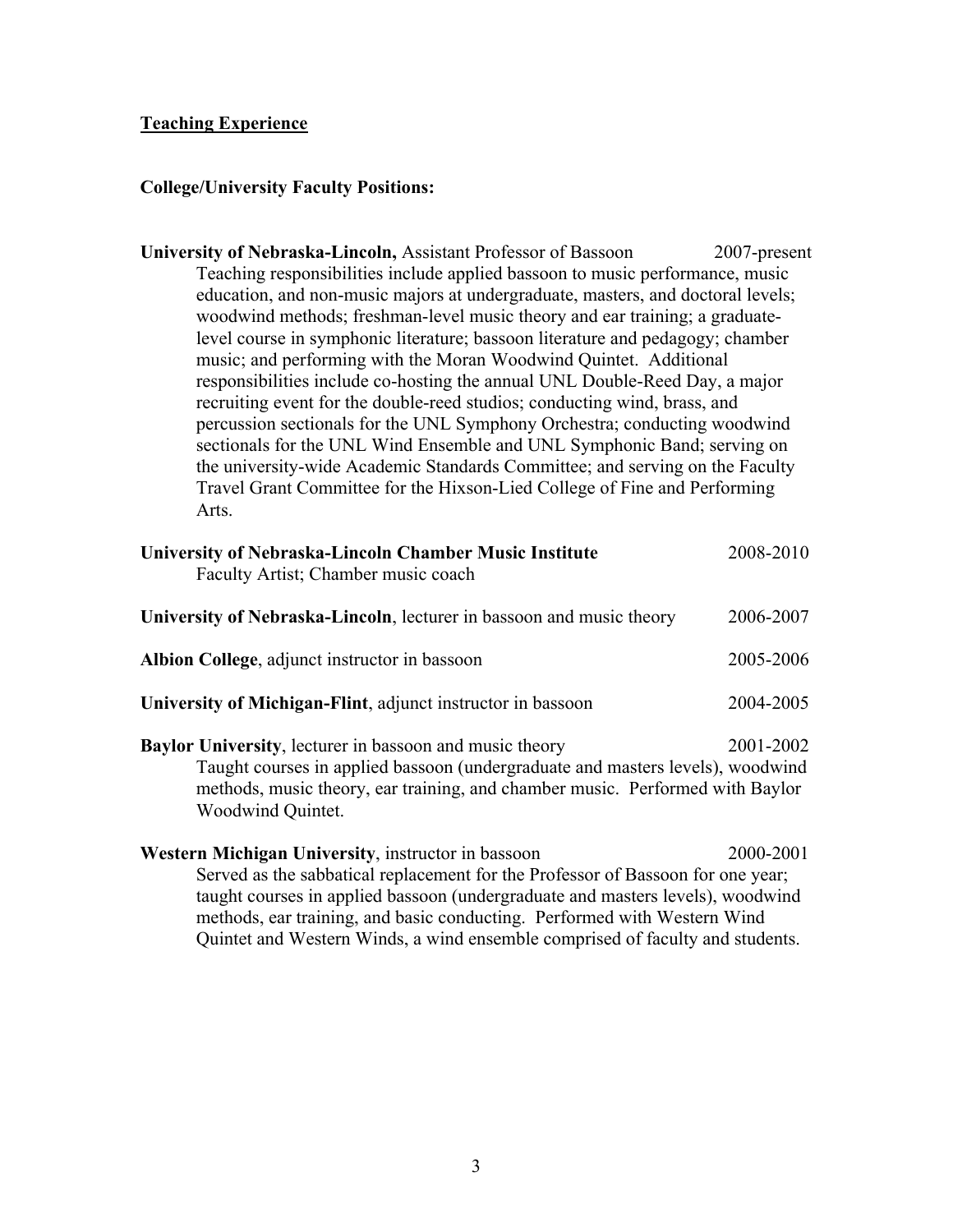## **Masterclasses taught:**

| <b>Michigan State University</b>                          | November 2010  |
|-----------------------------------------------------------|----------------|
| <b>University of Michigan</b>                             | October 2010   |
| <b>Grand Valley State University</b>                      | October 2010   |
| <b>St. Olaf College</b>                                   | September 2010 |
| <b>University of Northern Iowa</b>                        | September 2010 |
| University of Iowa (with Moran Woodwind Quintet)          | September 2010 |
| <b>Kansas Wesleyan University</b>                         | October 2009   |
| <b>Colorado State University</b>                          | April 2009     |
| <b>University of Arkansas</b>                             | September 2008 |
| <b>University of Missouri-Columbia</b>                    | April 2008     |
| <b>University of Kansas</b> (with Moran Woodwind Quintet) | April 2008     |
| <b>Michigan State University</b>                          | March 2007     |
| Instituto Nacional de Música, San Jose, Costa Rica        | May 2002       |

## **Clinics taught:**

| <b>Bocal Majority Bassoon Camp</b>               | <b>July 2011</b> |
|--------------------------------------------------|------------------|
| <b>Bassoon Academy of Dallas</b>                 | July 2011        |
| Nebraska All-State Orchestra                     | November 2010    |
| <b>Colorado Springs Youth Symphony</b>           | October 2010     |
| <b>Omaha Area Youth Orchestra</b>                | August 2010      |
| <b>Omaha Area Youth Orchestra</b>                | August 2009      |
| <b>Bellevue West High School, Bellevue, NE</b>   | January 2009     |
| South Valley Middle School, Liberty, MO          | October 2008     |
| <b>South Valley Middle School, Liberty, MO</b>   | October 2007     |
| <b>Omaha Area Youth Orchestra, Omaha, NE</b>     | August 2007      |
| Parkway South High School, Ballwin, MO           | April 2007       |
| <b>Roosevelt High School, Sioux Falls, SD</b>    | February 2007    |
| Lewis-Palmer High School, Monument, CO           | October 2006     |
| <b>Rampart High School, Colorado Springs, CO</b> | October 2006     |

## **Other Teaching:**

| Michigan State University, graduate teaching assistant                                                          | 2003-2006 |
|-----------------------------------------------------------------------------------------------------------------|-----------|
| Responsibilities included teaching reed-making to freshman bassoon majors,                                      |           |
| bassoon methods to music education majors, and applied lessons to bassoon                                       |           |
| majors when the Professor of Bassoon was unavailable.                                                           |           |
| Wilmington Music School (Wilmington, DE), instructor in bassoon                                                 | 2002-2003 |
| <b>Northwestern University Summer High School Music Institute</b><br>Instructor in chamber music and conducting | 2000      |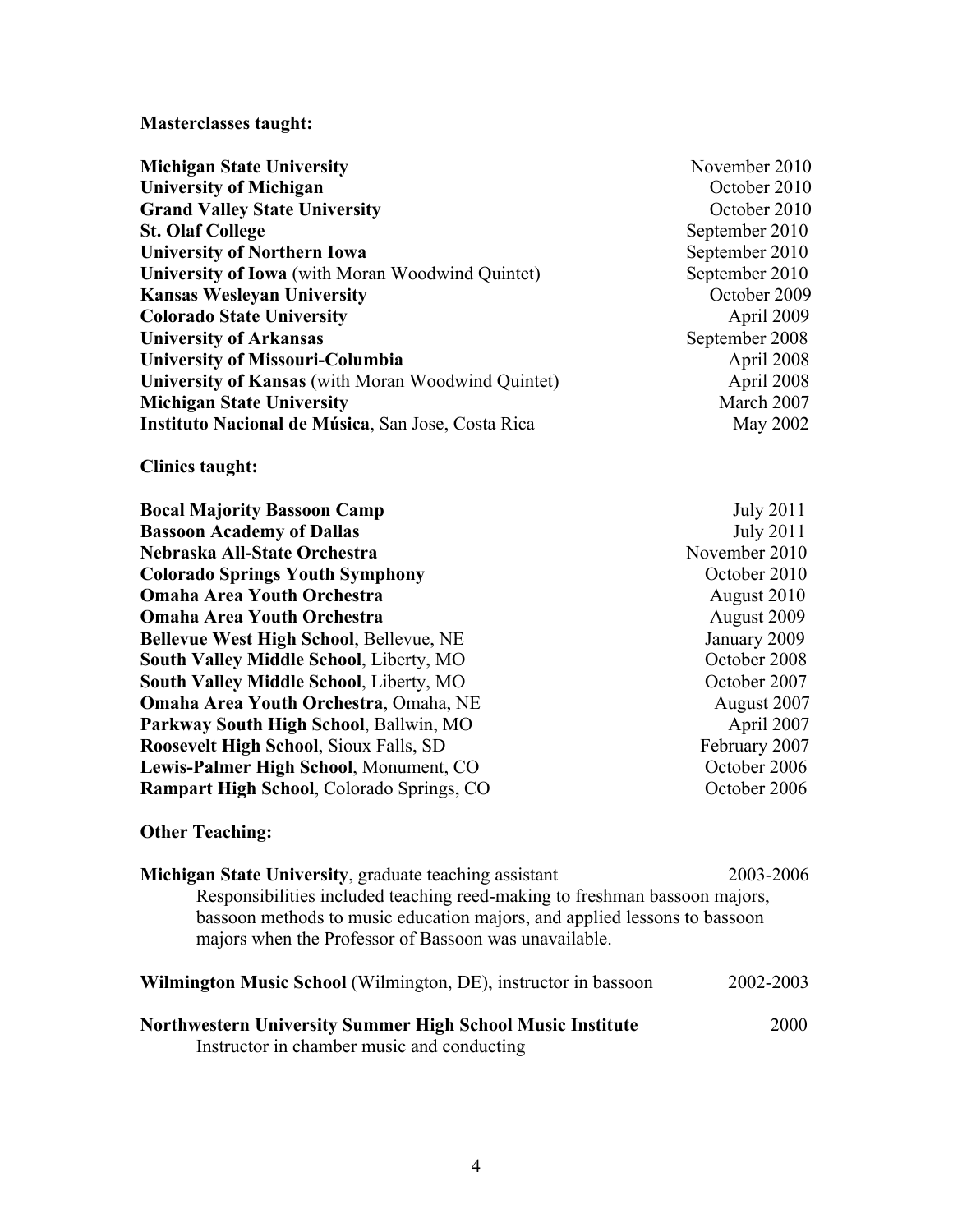| Northwestern University, graduate assistant                                        | 1999-2000 |
|------------------------------------------------------------------------------------|-----------|
| Served as the assistant conductor for the Contemporary Music Ensemble;             |           |
| conducted several premieres of student compositions, including two performances    |           |
| at the 2000 Chicago Contemporary Music Festival at Roosevelt University. Also      |           |
| served as the assistant conductor for the Brass Choir and as the orchestra manager |           |
| for the Chamber Orchestra.                                                         |           |

| Wilkes University Summer High School Music Camp, Wilkes-Barre, PA | 1997 |
|-------------------------------------------------------------------|------|
| Instructor in bassoon                                             |      |

| <b>Temple University, graduate teaching assistant</b> | 1996-1998 |
|-------------------------------------------------------|-----------|
| Taught two semesters of bassoon methods.              |           |

## **Students' Accomplishments:**

**Katie Brennan** (UNL), awarded graduate fellowship at Michigan State University; principal bassoon, Michigan State University Symphony Orchestra **Reed Hanna** (UNL), awarded graduate fellowship at Penn State University **Paul Hegstrom** (UNL), awarded Hixson-Lied Presentation of Scholarly and Creative Activity Grant **Karmen Ingram** (Baylor), artist-in-residence at Banff Centre for the Performing Arts **Jason Kramer** (Western Michigan), graduate assistantship at DePaul University **Ian Rose** (UNL), recipient of Oldman scholarship **Daisy Smith** (UNL), awarded Hixson-Lied Presentation of Scholarly and Creative Activity Grant **Isaac Waswick** (private student), principal bassoon, 2010 Nebraska All-State Orchestra **Fernando Zuñiga** (Baylor), finalist in 2001 Baylor Concerto Competition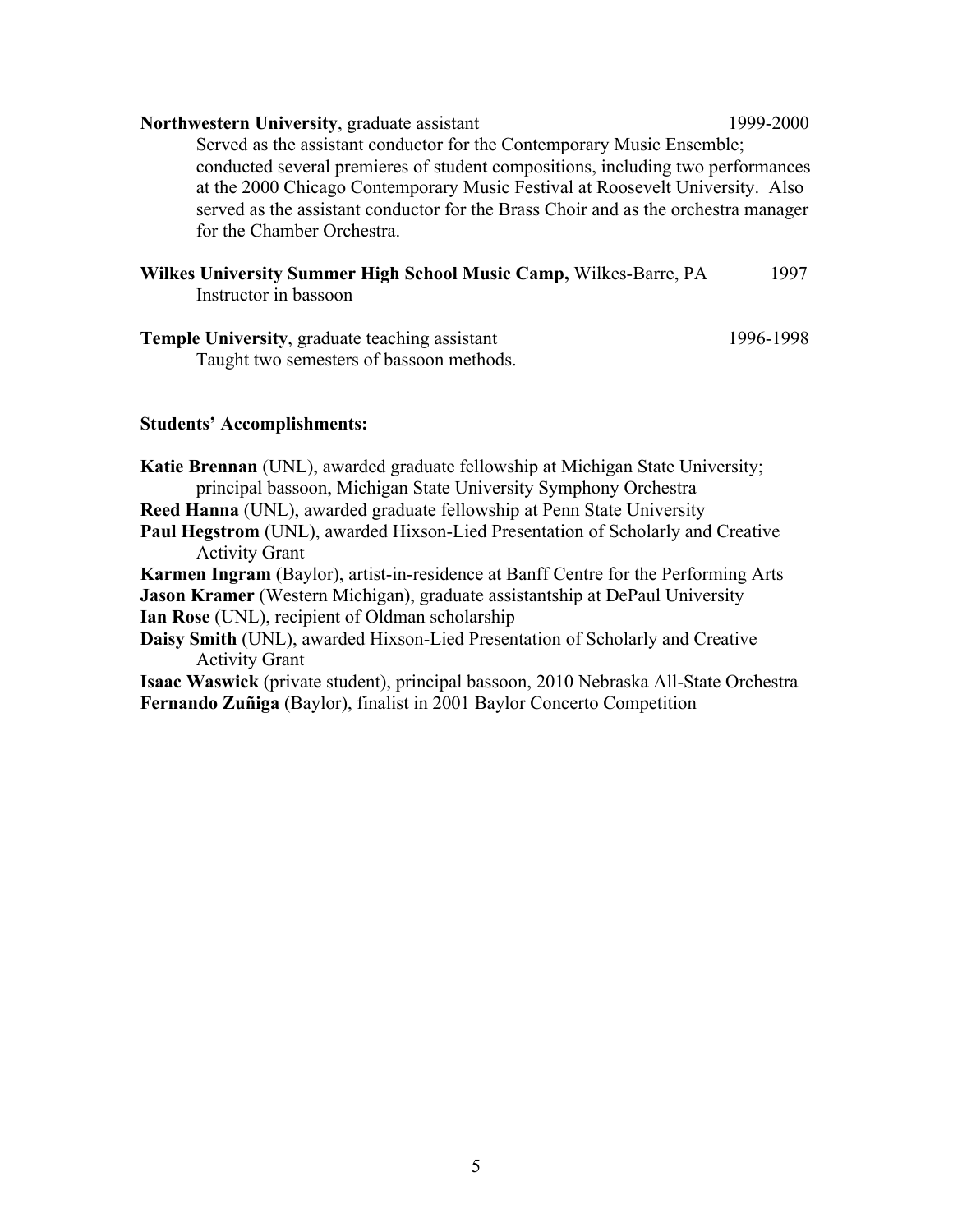## **Orchestral Engagements**

## **Positions held:**

| Lincoln (NE) Symphony Orchestra, principal bassoon               | 2007-present |
|------------------------------------------------------------------|--------------|
| Colorado Springs Philharmonic Orchestra, utility bassoon         | 2003-present |
| Battle Creek (MI) Symphony Orchestra, principal bassoon          | 2003-2006    |
| Greater Lansing (MI) Symphony Orchestra, second bassoon          | 2005-2006    |
| Colorado Springs Symphony Orchestra, utility bassoon             | 2000-2003    |
| Crested Butte (CO) Music Festival Orchestra, second bassoon      | 2002         |
| Waco (TX) Symphony Orchestra, acting principal bassoon           | 2001-2002    |
| Allentown (PA) Symphony Orchestra, third bassoon/contrabassoon   | 1997-1999    |
| Haddonfield (NJ) Symphony Orchestra, third bassoon/contrabassoon | 1998-1999    |
| <b>KLANG</b> , bassoon/contrabassoon                             | 1995-1996    |

## **Substitute positions:**

| <b>Omaha Symphony</b> , third bassoon/contrabassoon                 | $2010$ -present |
|---------------------------------------------------------------------|-----------------|
| Sioux City (IA) Symphony, principal bassoon (long-term sub.)        | 2007-2009       |
| Lincoln (NE) Symphony Orchestra, principal bassoon (long-term sub.) | 2006-2007       |
| <b>New World Symphony</b>                                           | 2006-2007       |
| Grand Rapids Symphony Orchestra, second bassoon/contrabassoon       | 2005-2006       |
| Saginaw Bay Symphony Orchestra, principal bassoon                   | 2005-2006       |
| West Shore (MI) Symphony Orchestra, all positions                   | 2004-2006       |
| <b>Adrian (MI) Symphony Orchestra, all positions</b>                | 2004-2006       |
| Pennsylvania Ballet, all positions                                  | 2002-2003       |
| Delaware Symphony Orchestra, all positions                          | 1998-2003       |
| <b>Opera Delaware</b> , all positions                               | 1997-2003       |
| Windsor (Ontario) Symphony Orchestra, principal bassoon             | 2001            |
| Harrisburg (PA) Symphony Orchestra, all positions                   | 1997-1999       |
| Lancaster (PA) Symphony Orchestra, 2 <sup>nd</sup> bassoon          | 1997-1999       |
| Chicago Sinfonietta, $2nd$ bassoon                                  | 1995-1996       |
| Civic Orchestra of Chicago, all positions                           | 1993-95; 2000   |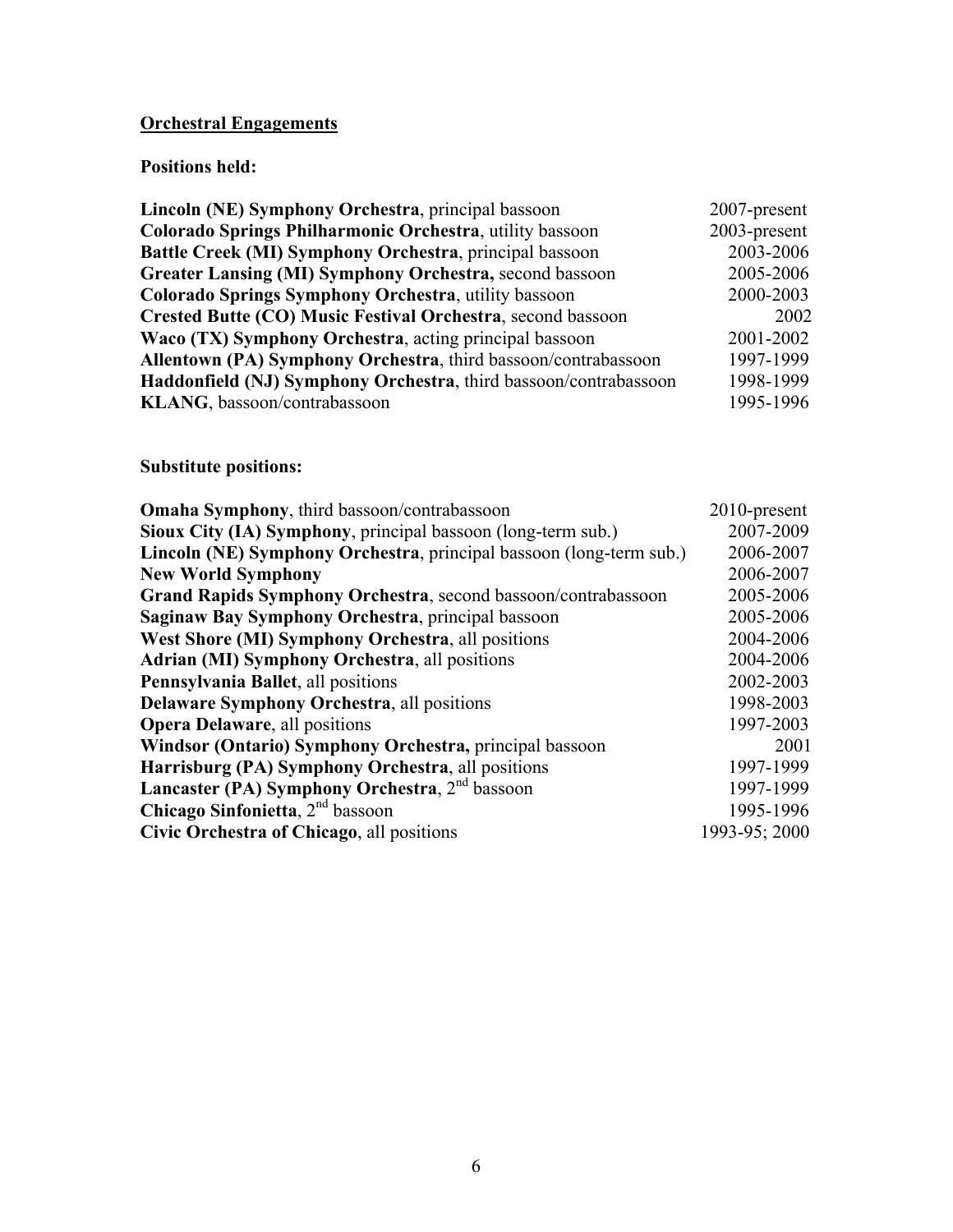#### **Chamber Engagements**

**Recitals with Moran Woodwind Quintet:**

**University of Nebraska-Lincoln November 2010 November 2010 Drake University** September 2010 **University of Iowa September 2010** University of Northern Iowa **September 2010 St. Olaf College September 2010 National Conference of the College Music Society September 2010 University of Nebraska-Lincoln** March 2010 **Sioux City (IA) Chamber Music Society** February 2010 **Colorado College** November 2009 **Colorado State University** November 2009 **Liberty High School**, Colorado Springs CO November 2009 **Palmer Ridge High School**, Monument CO November 2009 University of Nebraska-Lincoln **Department Controller 1000** October 2009 University of Nebraska-Lincoln **April 2009 University of Nebraska-Lincoln** December 2008 **National Conference of the College Music Society** September 2008 **University of Kansas** April 2008 University of Missouri-Columbia **April 2008 University of Nebraska-Lincoln April 2008 April 2008 Washburn University April 2008 April 2008 William Jewell College** April 2008 **University of Nebraska-Lincoln** December 2007 **Southern Illinois University-Carbondale** April 2007 University of Missouri-St. Louis **April 2007 University of Nebraska-Lincoln April 2007 April 2007** University of Nebraska-Lincoln **November 2006** 

**Recitals with Baylor Woodwind Quintet:**

**Instituto Nacional de Música de Costa Rica** May 2002 **Baylor University** April 2002 **Baylor University** November 2001 **Waco Symphony Chamber Music Series Constanting Constanting Constanting Constanting Constanting Constanting Constanting Constanting Constanting Constanting Constanting Constanting Constanting Constanting Constanting Cons**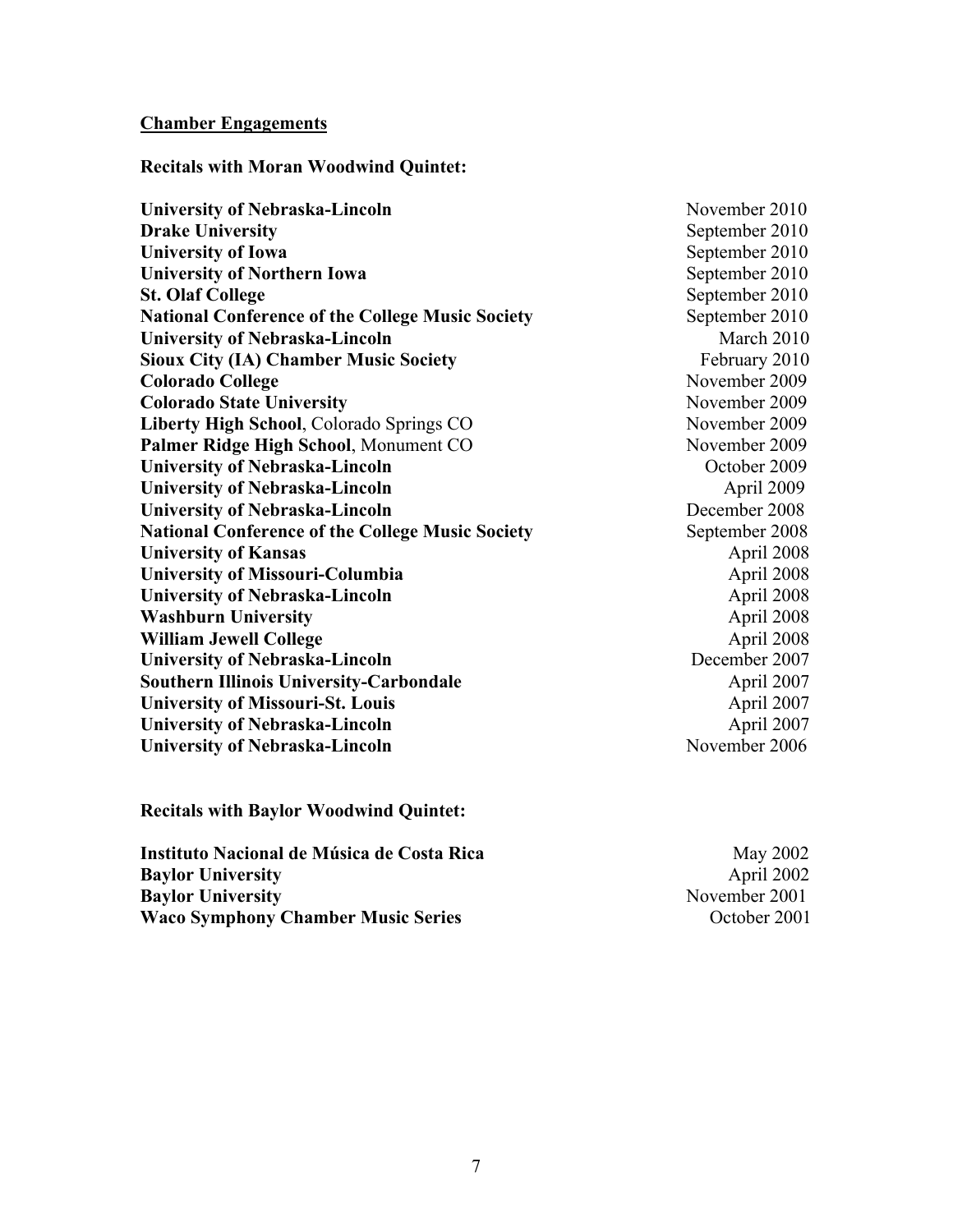## **Other Chamber Engagements:**

| <b>University of Nebraska-Lincoln</b>                                  | April 2011       |
|------------------------------------------------------------------------|------------------|
| Faculty Recital with William McMullen, oboe; Catherine Herbener, piano |                  |
| <b>Masterworks Concert, Masonic Lodge 54 (Lincoln, NE)</b>             | November 2010    |
| William Hurlstone: Trio in g minor for clarinet, bassoon, and piano    |                  |
| <b>University of Nebraska-Lincoln</b>                                  | April 2010       |
| Faculty Recital with Diane Barger, clarinet; Mark Clinton, piano       |                  |
| <b>University of Nebraska-Lincoln</b>                                  |                  |
| Peter Hope: Four Sketches for oboe, bassoon, and piano                 | December 2009    |
| University of Nebraska-Lincoln Chamber Music Institute                 |                  |
| Pierre-Max Dubois: Petite Suite for flute and bassoon                  | June 2009        |
| <b>University of Nebraska-Lincoln Midwest ClariFest</b>                |                  |
| Bill Douglas: Suite Cantando for clarinet, bassoon, and piano          | March 2009       |
| <b>University of Nebraska-Lincoln</b>                                  |                  |
| Bill Douglas: Suite Cantando for clarinet, bassoon, and piano          | October 2008     |
| <b>Conference of the International Double-Reed Society</b>             |                  |
| Sofia Gubaidulina: Duo-Sonata for two bassoons (1977)                  | June 2007        |
| <b>Colorado College Summer Music Festival</b>                          |                  |
| John Adams: Chamber Symphony                                           | <b>June 2006</b> |
| <b>University of Indianapolis Contemporary Music Series</b>            |                  |
| Sofia Gubaidulina: Duo-Sonata for two bassoons (1977)                  | March 2006       |
| <b>Albion College Faculty Chamber Music Series</b>                     |                  |
| Felix Mendelssohn: Concertpiece no. 2 in d minor                       | February 2006    |
| for clarinet, bassoon, and piano, op. 114                              |                  |
| <b>Delaware Symphony Chamber Music Series</b>                          |                  |
| Emile Bernard: <i>Divertissement</i> , op. 36                          | March 2003       |
| Vincent d'Indy: Chanson et Danse, op. 50                               |                  |
| Charles Gounod: Petite Symphonie (1885)                                |                  |
| Florent Schmidt: Lied et Scherzo, op. 54                               |                  |
| Relâche Ensemble, Philadelphia PA                                      |                  |
| Guy Klucevsek: Stolen Memories                                         | October 2002     |
| Christian Marclay: Graffiti Composition                                |                  |
| <b>Waco Symphony Chamber Music Series</b>                              |                  |
| Heitor Villa-lobos: <i>Bachianas Brasileras no.</i> 6,                 | March 2002       |
| for flute and bassoon                                                  |                  |
| <b>International Horn Symposium</b>                                    |                  |
| Eric Ewazen: <i>Roaring Fork</i> for wind quintet                      | June 2001        |
| Western Wind Quintet, one-year position                                | 2000-2001        |
| Kalamazoo Symphony Wind Quintet, substitute                            | 2000-2001        |
| <b>Settlement Music School Wind Quintet</b>                            |                  |
| Substitute for approximately 30 outreach concerts                      | 1998-1999        |
| in Philadelphia public and parochial schools                           |                  |
| <b>Quintet of the Americas</b>                                         |                  |
| Recital at Society of the Americas                                     | February 1997    |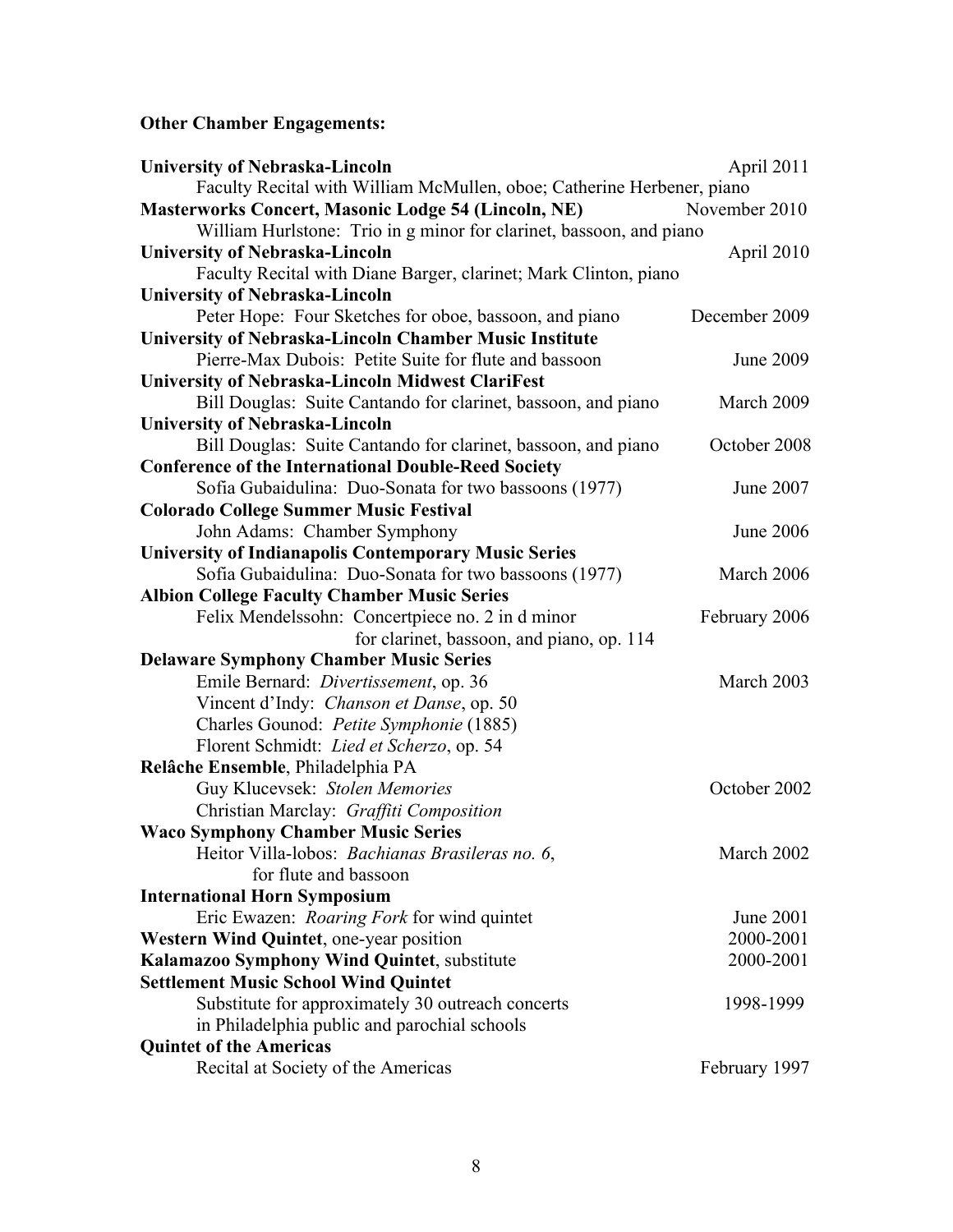## **Solo Engagements**

| <b>Conference of the International Double-Reed Society</b>                       | June 2011        |
|----------------------------------------------------------------------------------|------------------|
| Thomas Dunhill: Lyric Suite, op. 96                                              |                  |
| <b>Michigan State University</b>                                                 | October 2010     |
| <b>Guest Artist Recital</b>                                                      |                  |
| <b>Grand Valley State University</b>                                             | October 2010     |
| <b>Guest Artist Recital</b>                                                      |                  |
| <b>University of Nebraska-Lincoln</b>                                            | October 2010     |
| Faculty Recital (with John Bailey, flute)                                        |                  |
| <b>Conference of the International Double-Reed Society</b>                       | June 2010        |
| Karl Eduard Goepfart: Zwei Characterstücke, op. 31                               |                  |
| Jean Coulthard: Lyric Sonatina (1973)                                            |                  |
| University of Nebraska-Lincoln Chamber Music Institute                           | June 2010        |
| Karl Eduard Goepfart: Zwei Characterstücke, op. 31                               |                  |
| <b>Colorado Springs Youth Symphony</b>                                           | November 2009    |
| F.J. Haydn: Sinfonia Concertante for violin, oboe, cello, bassoon, and orchestra |                  |
| <b>Lincoln Symphony Orchestra</b>                                                | October 2009     |
| Dan Welcher: <i>Concerto da Camera</i> for bassoon and small orchestra           |                  |
| University of Nebraska-Lincoln Symphony Orchestra                                | October 2009     |
| F.J. Haydn: Sinfonia Concertante for violin, oboe, cello, bassoon, and orchestra |                  |
| <b>University of Arkansas</b>                                                    | October 2008     |
| <b>Guest Artist Recital</b>                                                      |                  |
| <b>University of Nebraska-Lincoln</b>                                            | September 2008   |
| <b>Faculty Recital</b>                                                           |                  |
| <b>Conference of the International Double-Reed Society</b>                       | <b>July 2008</b> |
| Samuel Adler: Canto XII for solo bassoon                                         |                  |
| University of Nebraska-Lincoln Symphonic Band                                    | October 2007     |
| Gordon Jacob: Concerto for Bassoon and Band                                      |                  |
| <b>University of Nebraska-Lincoln</b>                                            | September 2007   |
| <b>Faculty Recital</b>                                                           |                  |
| University of Nebraska-Lincoln Chamber Orchestra                                 | April 2007       |
| Dan Welcher: Concerto da Camera for bassoon and                                  |                  |
| small orchestra (regional premiere of 2006 revision)                             |                  |
| <b>University of Nebraska-Lincoln</b>                                            | February 2007    |
| Lecture-Recital, "The Bassoon Sonatas of Alec Wilder"                            |                  |
| <b>Western Michigan University</b>                                               | March 2001       |
| <b>Faculty Recital</b>                                                           |                  |
| <b>Northwestern University Contemporary Music Series</b>                         | April 2000       |
| M. William Karlins: Four Inventions and a Fugue, for bassoon,                    |                  |
| piano, and female voice                                                          |                  |
| <b>Barat College, Lake Forest IL</b>                                             | November 1999    |
| <b>Guest Artist Recital</b>                                                      |                  |
| <b>Haddonfield Symphony Orchestra</b>                                            | November 1998    |
| Daniel Dorff: The Tortoise and the Hare, solo contrabassoon                      |                  |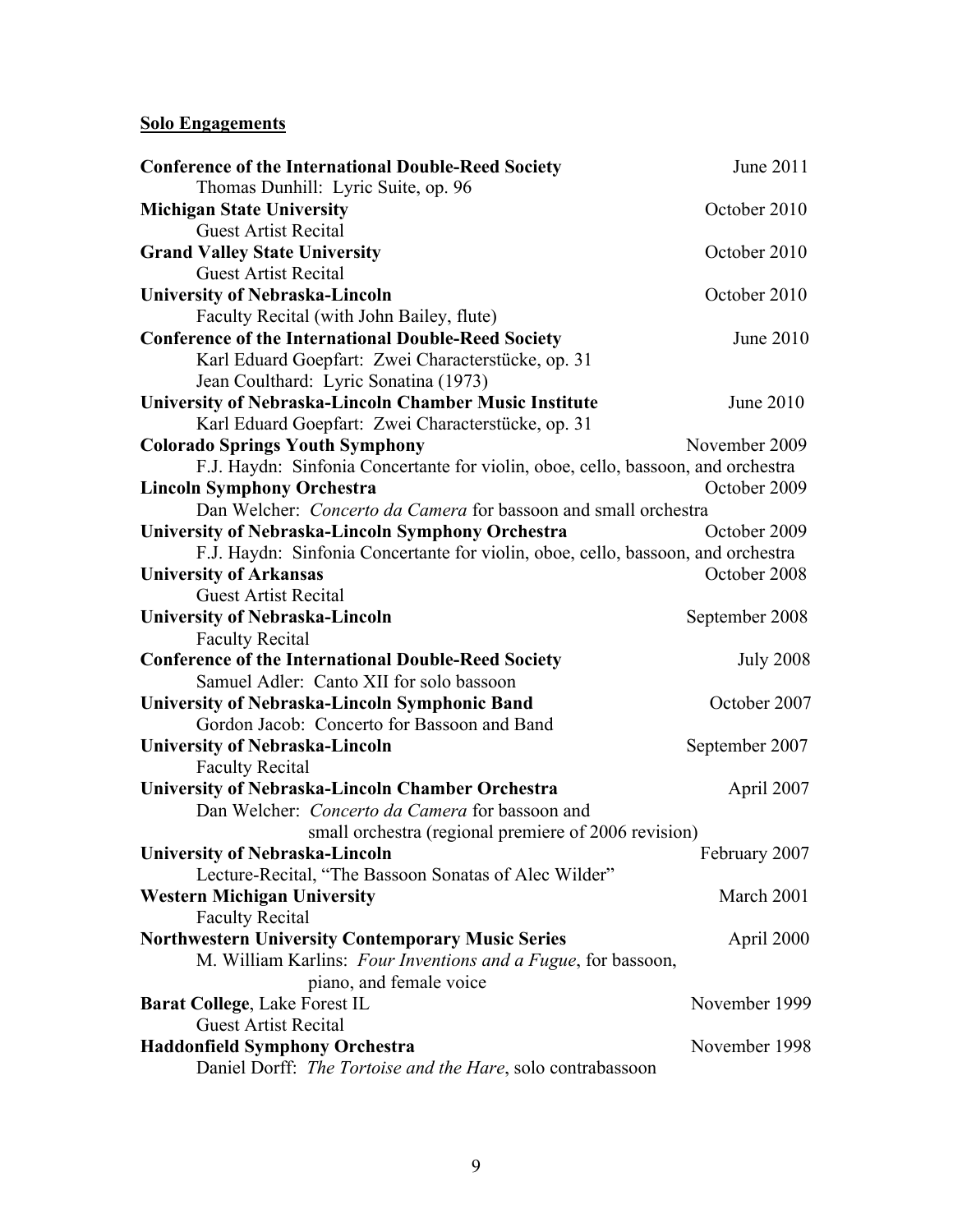### **Honors and Awards**

| Michigan State University, graduate teaching assistantship | 2003-2006  |
|------------------------------------------------------------|------------|
| Concerto Competition finalist                              | 2003, 2005 |
| Northwestern University, graduate teaching assistantship   | 1999-2000  |
| Graduated with Academic Distinction                        | 1996       |
| Graduated with Performance Honors                          | 1996       |
| Elected to Pi Kappa Lambda                                 | 1995       |
| Selected to perform with Quintet of the Americas           | 1995       |
| Selected to perform with Ursula Oppens, piano              | 1995       |
| Victor Garwood Award for musical and academic excellence   | 1995       |
| National Merit Scholar                                     | 1992       |
| Dean's List (every term enrolled)                          | 1992-1996  |
| <b>Temple University, graduate teaching assistantship</b>  | 1996, 1997 |

### **Professional Organizations**

American Federation of Musicians College Music Society International Double-Reed Society Lincoln Symphony Orchestra Players' Committee (Chair, 2010-present) Pi Kappa Lambda

## **Published Media**

### **Recordings:**

**HCD 32037** M. William Karlins: *Four Inventions and a Fugue*, for bassoon, piano, and female voice (with Katharina Rössner, soprano, and Diana Schmück, piano). Hungaroton Records, 2001

### **Film Credits:**

*An Apology to the Dead.* Dir. Timothy Gunn and Jonathan Worful. Vernacular Films, 2006. Solo Bassoon and Conductor.